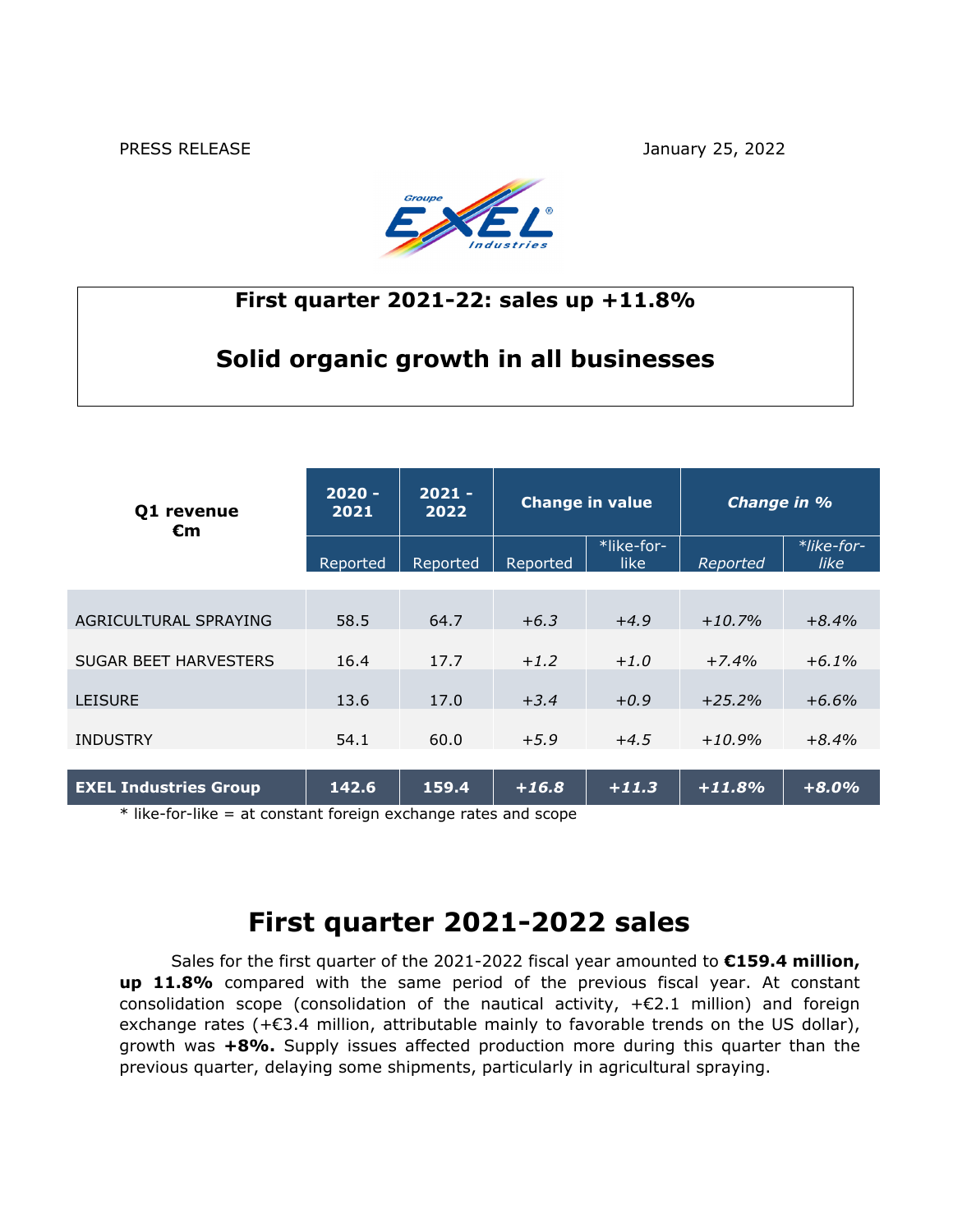### **AGRICULTURAL SPRAYING, sales of €64.7 million, up €6.3 million (+10.7%).**

Agricultural commodity prices (wheat, corn, soybeans, sugar, ...) remained well oriented over the quarter. In the environment, the agricultural spraying business grew by 8.4% at constant foreign exchange rates and consolidation scope. Sales increased in Australia and Central Europe. The quarter was affected by supply chain disruptions for mechanical and electronic components, causing production delays and ensuing delivery deferrals.

### **SUGAR BEET HARVESTERS, sales of €17.7 million, up €1.2 million (+7.4%).**

After substantial growth in the 2020-2021 fiscal year, machine sales were slightly higher than in the previous year, bearing in mind that the first quarter is insignificant for this activity subject to pronounced seasonal trends. Sales of the Terra Variant range (transport and spreading) continue to benefit from government subsidies in Germany and Central Europe. Sales of used machines and spare parts also contributed to revenue growth.

### **LEISURE, sales of €17.0 million, up €3.4 million (+25.2%).**

The acquisition of the nautical division on September 30, 2021 (Wauquiez, Rhéa Marine, Tofinou) resulted in a scope effect increasing sales for this activity by €2.1 million. On a likefor-like basis, the gardening business was up 6.6% for the quarter, with growth focused chiefly on the United Kingdom, following the application of new pricing policies aimed at offsetting the surge of costs (logistics, raw materials). The underlying markets remain favorable, in an environment marked by tension on supplies dating back roughly a year.

### **INDUSTRY, sales of €60.0 million, up €5.9 million (+10.9%).**

Geographical trends were mixed in industrial spraying: the economic environment was unfavorable and uncertain in Europe (automotive), whereas North America and China contributed largely to growth in sales volumes during the quarter. Price increases to offset higher raw material costs drove revenue growth in technical hoses, compounded to a lesser extent by higher volumes.

# **Outlook**

### **AGRICULTURAL SPRAYING**

- Agricultural commodity prices are expected to remain at high levels, encouraging investment by farmers.
- Difficulties in respect of component supplies will continue to disrupt production lines. Meanwhile, increases in component purchase prices are impacting margins.
- Confirmation of a growing order book ahead of the 2020-21 fiscal year.

#### **SUGAR BEET HARVESTERS**

- Stabilization of new machine sales in connection with supply difficulties in a persistently fragile broader environment in the sugar beet industry.
- Diversification in the Terra Variant range is driving growth in new regions.
- Favorable environment for the development of spare parts and used machine sales.